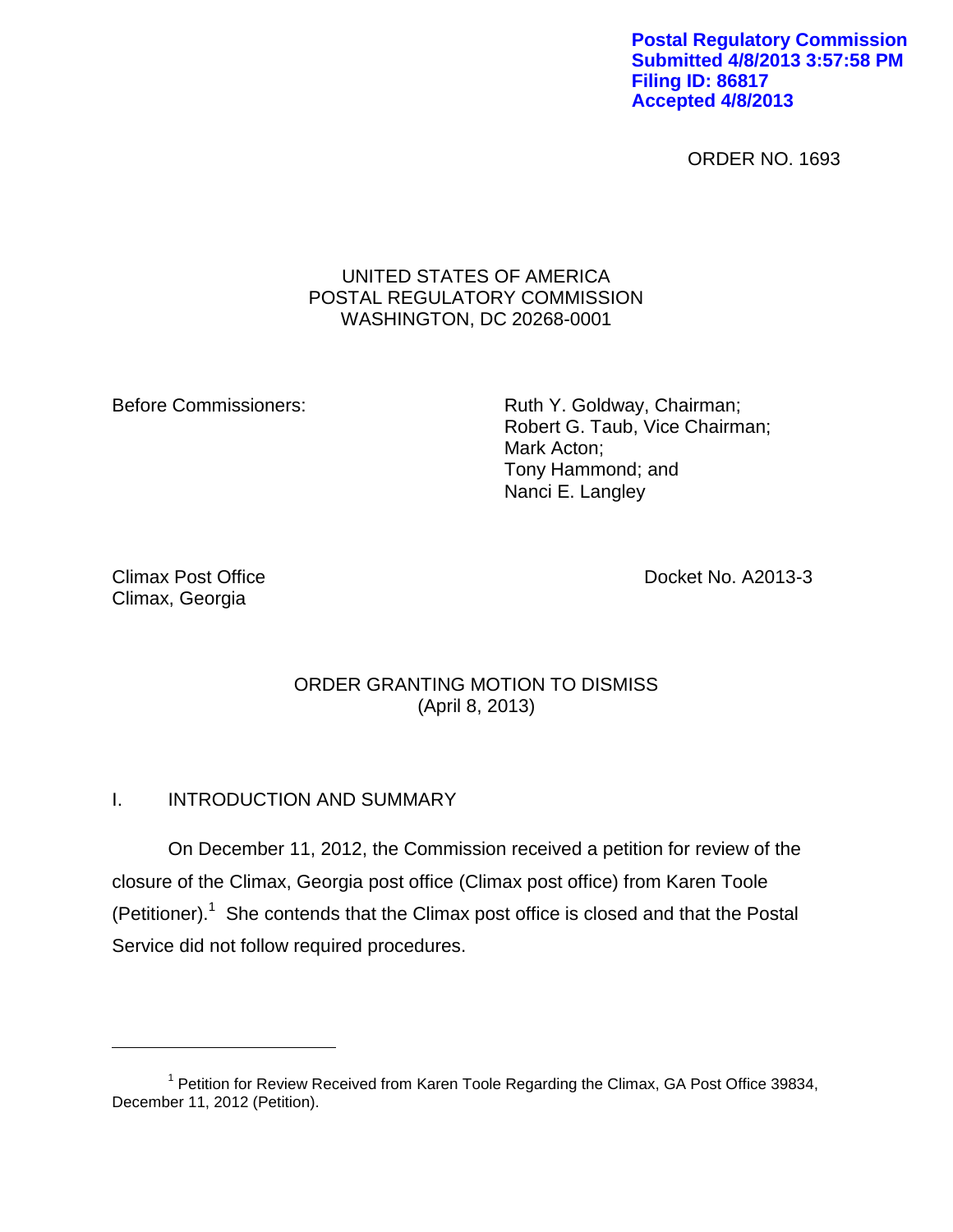On December 21, 2012, the Postal Service filed a motion to dismiss this proceeding for lack of jurisdiction.<sup>2</sup> Because no final determination has been issued, the Motion is granted.

#### II. PROCEDURAL HISTORY

In Order No. 1576, the Commission established Docket No. A2013-3 to consider the appeal, designated a Public Representative, and directed the Postal Service to file the administrative record or a responsive pleading.<sup>3</sup> The Motion was filed in response to this directive.

On January 3, 2013, the Public Representative filed comments. $4$  On January 11, 2013, Morgan Wolaver, former lessor of the Climax post office, filed a Participant Statement.<sup>5</sup> On January 14, 2013, Petitioner filed comments in opposition to the Motion.<sup>6</sup>

#### III. BACKGROUND

 $\overline{a}$ 

The Climax post office, an EAS-16 level facility, provided retail postal services and service to 999 customers and 162 post office box customers. Motion, Attachments 1, 2. The Climax post office had been a candidate facility under the Post Office Structure Plan (POStPlan), an initiative to match post office retail hours with workload.<sup>7</sup> In July or August of 2012, the Postal Service entered negotiations for a new lease on

<sup>5</sup> Participant Statement, January 11, 2013 (Wolaver Statement). The Wolaver Statement was accompanied by a motion for late acceptance. That motion is granted.

<sup>&</sup>lt;sup>2</sup> Motion of United States Postal Service to Dismiss Proceedings, December 21, 2012, at 3 (Motion).

<sup>&</sup>lt;sup>3</sup> Notice and Order Accepting Appeal and Establishing Procedural Schedule, December 12, 2012 (Order No. 1576).

 $<sup>4</sup>$  Initial Comments of the Public Representative, January 3, 2013 (PR Comments).</sup>

<sup>&</sup>lt;sup>6</sup> Comments of Karen Toole, Petitioner, January 14, 2013 (Petitioner Comments).

<sup>7</sup> *Id.* at 2. *See* Docket No. N2012-2, Advisory Opinion on Post Office Structure Plan, August 23, 2012, at 1 (Advisory Opinion).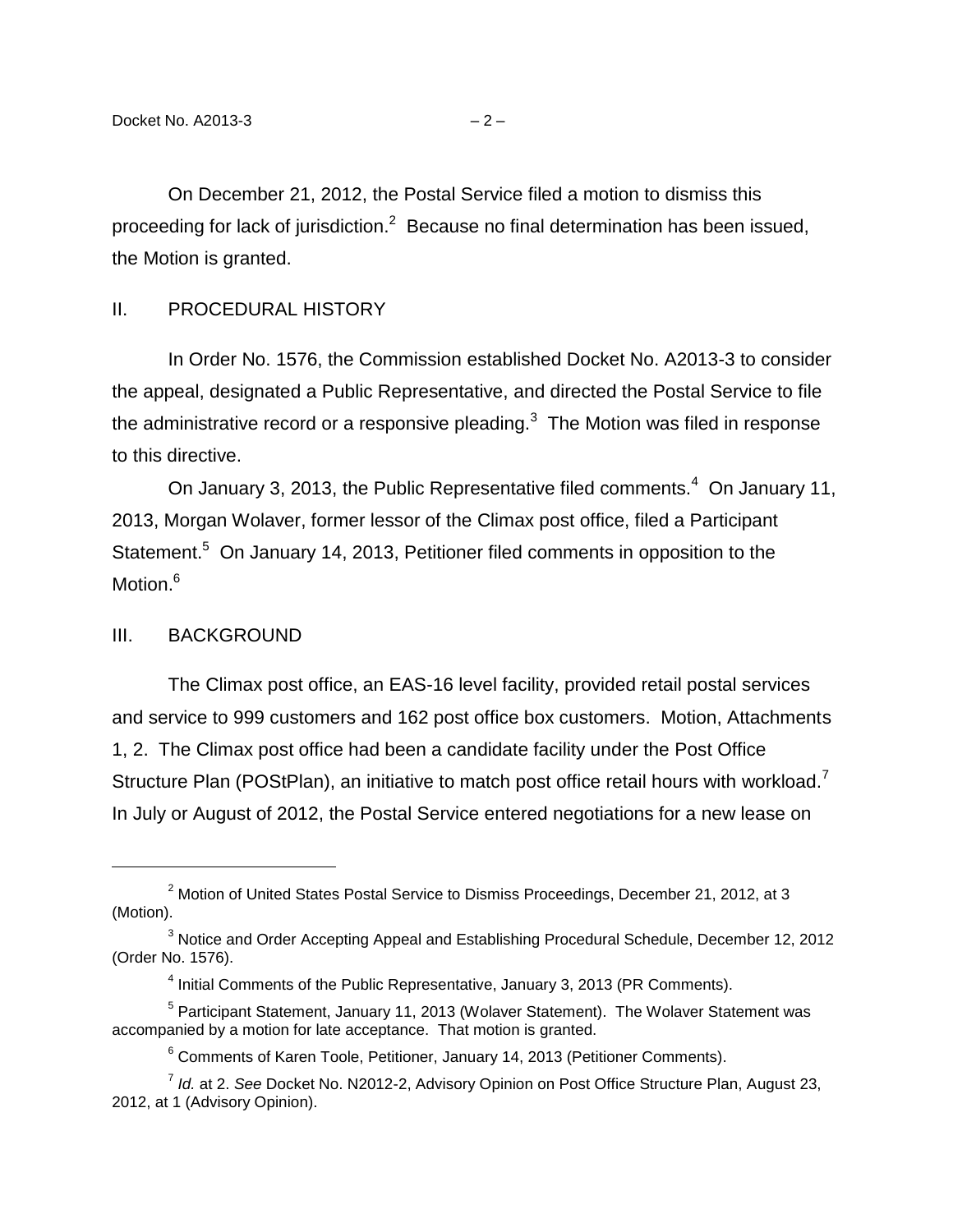$\overline{a}$ 

the building housing the Climax post office. Petition, Attachment 1at 1; Motion, Attachment 1. The existing lease was scheduled to terminate on October 31, 2012. Petition, Attachment 1 at 1. Initially, the Postal Service proposed a five-year lease at the existing rent of \$11.84 per square foot with a 365-day termination clause. *Id.* On July 25, 2012, the lessor countered with three options, one of which added a clause to the Postal Service's proposal that would prevent use of the 365-day termination clause during the first year of the lease. *Id.*

The Postal Service then sought to reduce the rent from \$11.84 per square foot to \$8.50 and to change the 365-day termination clause to a 60-day termination clause. Motion, Attachments 1, 3. On September 13, 2012, the Postal Service sought a 30-day extension of the lease in order to establish a Village Post Office (VPO) in Climax. Petition, Attachment at 1. $8$  Negotiations reached an impasse with the lessor offering \$8.75 per square foot for five years and no termination clause. *Id.;* Motion, Attachment 1.

On September 17, 2012, a public notice was posted on the Climax post office door stating that the Postal Service would hold a meeting on November 8, 2012, to answer questions and provide additional information about the POStPlan. Petition at 2. By letter dated September 28, 2012, the Postal Service informed customers that it intended to reduce weekday hours of operation at the Climax post office to 6 hours. Petition, Attachment dated September 28, 2012. Enclosed with the letter was a survey questionnaire, the results of which would "help determine the best course of action for providing postal services to" Climax. *Id.* However, on October 19, 2012, a letter displayed on the door of the Climax post office announced that service would be suspended as of October 31, 2012. Petition at 1. On October 25, 2012, a flyer was

<sup>&</sup>lt;sup>8</sup> VPOs are non-Postal Service owned and operated establishments that sell Forever stamps and prepaid Priority Flat Rate Boxes and envelopes. Advisory Opinion at 29 n.44. They are not expected to be full-service post offices, although some VPOs are expected to have post office boxes serviced by Postal Service employees. *Id.*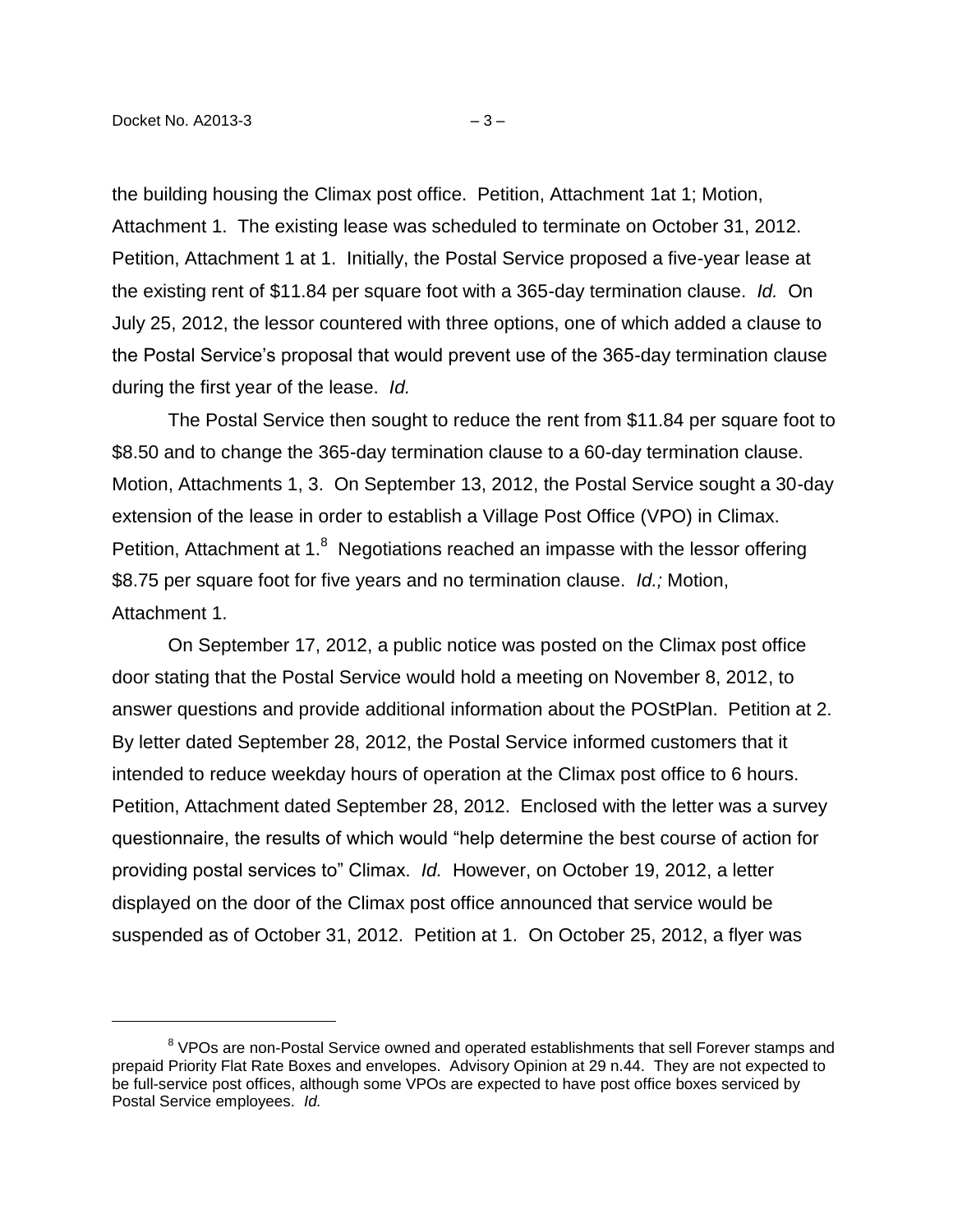posted on the Climax post office door stating that service would be suspended October 31, 2012, and that a VPO would soon be opened. *Id.*

Operations at the Climax post office were suspended on October 31, 2012. Motion at 2. As a result, the Postal Service initiated a discontinuance study on November 1, 2012. Motion, Attachment 2. On November 8, 2012, representatives of the Postal Service met with customers of the Climax post office. *Id.* at 2. The Postal Service representatives "informed customers that operations had been suspended due to failed lease negotiations." *Id*.

Attached to the Motion is a copy of a letter dated December 4, 2012. The letter explains the reason for the suspension and provides alternate locations where postal services could be obtained. Id. Attachment 3.<sup>9</sup> It informed customers that the Climax post office would be studied for discontinuance under suspension. *Id.* Because the Climax post office was suspended, it was no longer a candidate facility under the POStPlan. Motion at 3. On January 2, 2013, Climax customers received a letter and a survey regarding changes in postal service. Petitioner Comments at 1.

#### IV. PARTICIPANT PLEADINGS

 $\overline{a}$ 

*Petitioner.* Petitioner asserts that the Postal Service failed to provide the citizens of Climax adequate notice on the closing of the Climax post office. Petition at 2. She also states that the Postal Service did not consider the effect on the community of closing the post office and that the replacement service (a VPO) is inadequate. *Id.* at 2. She contends that the VPO is not handicapped accessible and is unsafe for the elderly. *Id.* at 2-3. She alleges that representatives of the Postal Service misled customers about reopening a post office in Climax. *Id.;* Petitioner Comments at 1. Specifically, she states that at the November 8, 2012 public meeting, a representative of the Postal Service said "that the Postal Service would still talk to [the lessor] about the lease on the

<sup>&</sup>lt;sup>9</sup> Attachment 3 is an unsigned "Dear Postal Customer" letter dated December 4, 2012. It appears to be incomplete to the extent that it neither identifies the replacement post office nor acknowledges the availability of Centralized Box Units near the VPO in Climax, GA. *See* Petition, Attachments 3 and 5.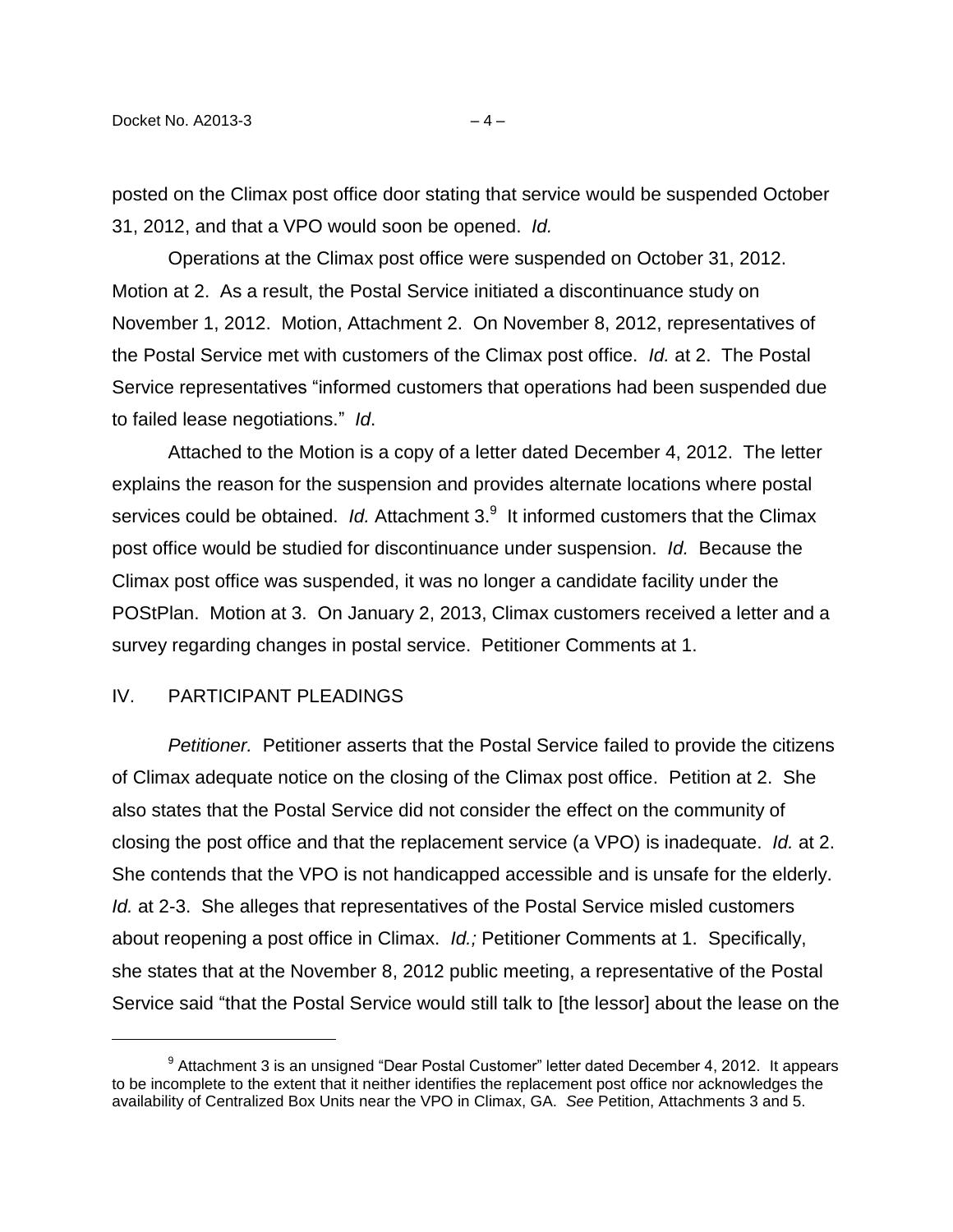building and it was possible that the Post Office would reopen in this building or another building in this area." Petition at 2. But when the lessor approached the Postal Service after the meeting, the Postal Service "was not interested in reopening the post office in [the lessor's] building." *Id.* at 3.

*Lessor.* Morgan L. Wolaver, the lessor, asserts that the suspension of the Climax post office is a *de facto* closing. Wolaver Statement at 1. He states, "The suspension of the Climax, Georgia, Post Office is an 'emergency' manufactured by the Postal Service to reach its foreordained result: the closing of the Climax Post Office." *Id.* He alleges that the Postal Service acted in bad faith when negotiating a new lease for the building housing the Climax post office. *Id.* at 2. He contends that the Postal Service was aware as early as September 13, 2012 that it would replace the Climax post office with a VPO. *Id.* at 3. The Postal Service nevertheless informed customers on September 17, 2012 that it was planning to reduce operating hours at the Climax post office as an alternative to closing it. *Id*. He states that his building is the only available facility in Climax for a post office. *Id.* at 2. He asserts that when he sought to restart negotiations for the lease on his building after the November 8, 2012 public meeting, "the Postal Service was not willing to re-enter negotiations." *Id.* at 1-2.

*Public Representative.* The Public Representative supports dismissal of this appeal. He states that "it appears that the Postal Service is continuing to provide adequate postal services to the citizens of Climax." PR Comments at 2. He notes that the Postal Service promptly commenced a discontinuance study and does not appear to be abusing its suspension procedures. *Id.* He suggests that the Commission "monitor the progress of the discontinuance feasibility study to ensure prompt completion." *Id.*

*Postal Service.* The Postal Service moves to dismiss the appeal on the ground that the Climax post office is suspended, not discontinued. The Postal Service asserts that "no appealable event has occurred" and that the appeal should be dismissed as premature. Motion at 3-4. It states that "no final decision has been made to close the Climax Post Office." *Id.* at 3. It does not address the possibility of a *de facto* closing raised by the former lessor of the Climax post office.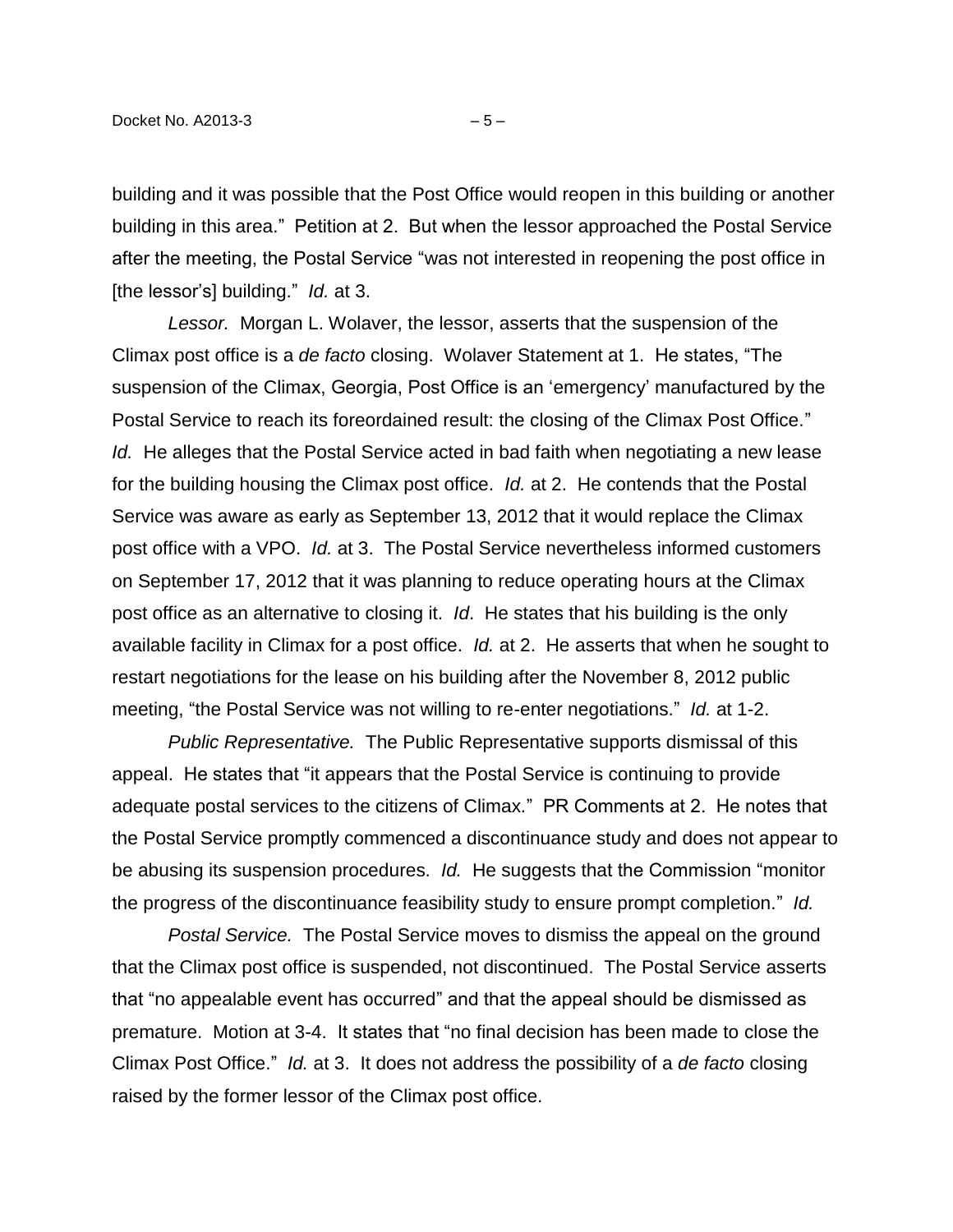#### V. COMMISSION ANALYSIS

The Commission's authority to review post office closings is provided by 39 U.S.C. § 404(d)(5). That section requires the Commission to review the Postal Service's determination to close or consolidate a post office on the basis of the record that was before the Postal Service. The Commission is empowered by section 404(d)(5) to set aside any determination, findings, and conclusions that it finds to be (a) arbitrary, capricious, an abuse of discretion, or otherwise not in accordance with the law; and (b) without observance of procedure required by law; or (c) unsupported by substantial evidence on the record. Should the Commission set aside any such determination, findings, or conclusions, it may remand the entire matter to the Postal Service for further consideration. Section 404(d)(5) does not, however, authorize the Commission to modify the Postal Service determination by substituting its judgment for that of the Postal Service.

Section 404(d)(1) requires that, prior to making a determination to close any post office, the Postal Service must provide notice of its intent to close. Notice must be given 60 days before the proposed closure date to ensure that patrons have an opportunity to present their views regarding the closing. The Postal Service may not take any action to close a post office until 60 days after its determination is made available to persons served by that post office. 39 U.S.C. § 404(d)(4). A decision to close a post office may be appealed within 30 days after the determination is made available to persons served by the post office. *Id.* section 404(d)(5).

The Postal Service has not yet issued a final determination to close the Climax post office. Motion at 2. Rather, it has suspended operations and, in the interim, provided postal services to the Climax community through a nearby post office and a VPO. Under the circumstances, the Commission cannot conclude that the Postal Service's actions constitute a closure subject to section 404(d). The Motion is granted; the Petition is dismissed without prejudice.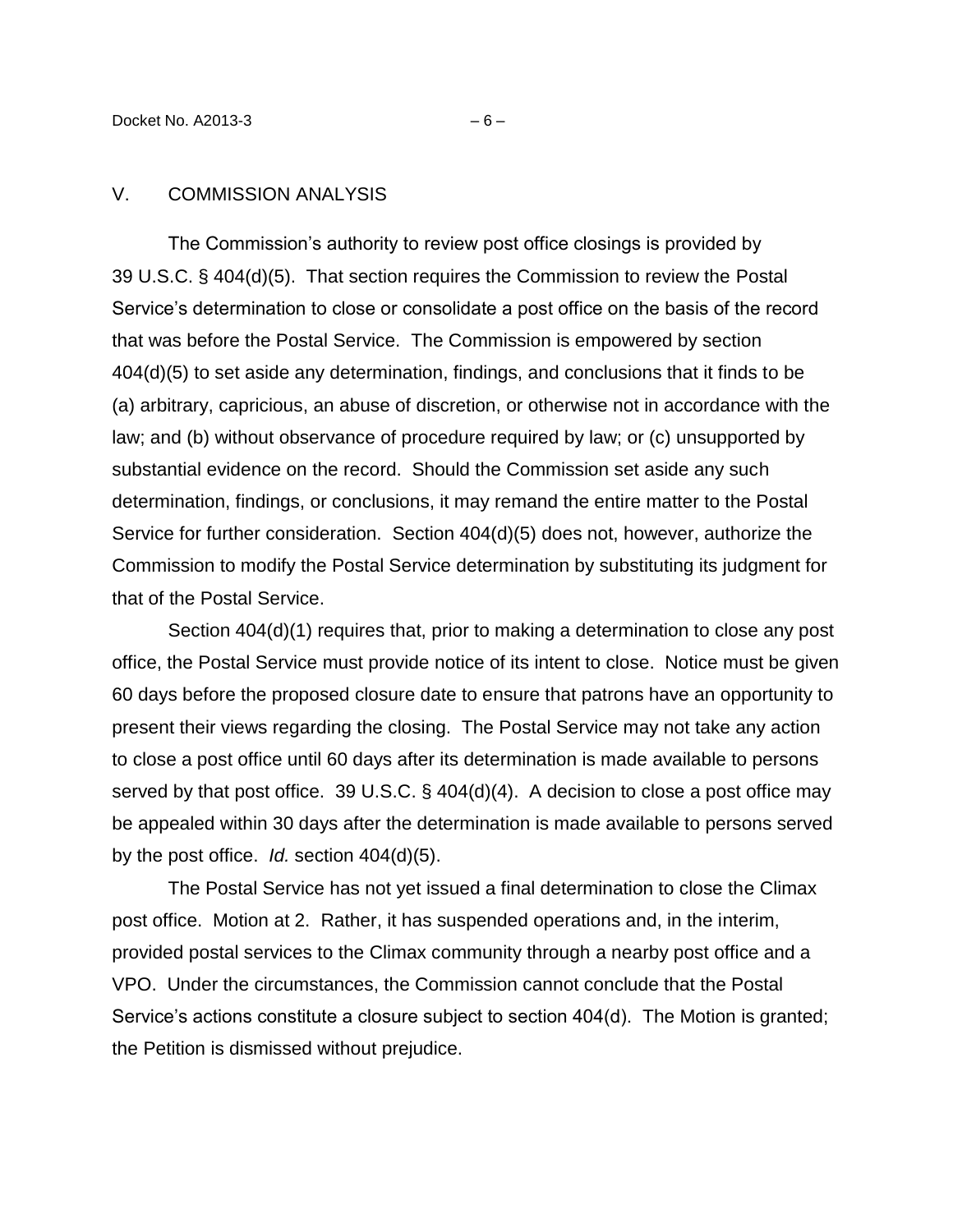$\overline{a}$ 

The Climax post office was a candidate post office under the POStPlan before it was suspended due to failed lease negotiations. The failed lease negotiations led to the emergency suspension. In its Advisory Opinion, the Commission observed that lease negotiations may trigger a suspension or discontinuance of POStPlan offices. Advisory Opinion at 48. The Postal Service stated, "when negotiating the renewal of leases, it will consider changes in the market lease rates applicable to a post office location and negotiate a rate that is fair and reasonable and serves the best interest of the Postal Service." *Id.* However, it assured the Commission it "'has no plan for using the lease negotiation process as a pretext to close Post Offices.'" *Id.* at 49.

The Commission reiterates its recommendation in the Advisory Opinion that field personnel receive sufficient guidance on the circumstances in which operational needs will require the Postal Service to initiate an emergency suspension or discontinuance study. *Id*. To that end, the Commission recommended that "[t]he instructional memorandum to area vice presidents and district managers should explain that every effort should be made to locate qualified staff or successfully negotiate a lease before overriding a community's preference for a post office with realigned hours." *Id.*<sup>10</sup>

While the Climax post office is suspended, service will be provided by a nearby post office and a VPO. The Postal Service has stated that it does not plan to close a POStPlan office if a local business contracts with the Postal Service to serve as a VPO. Advisory Opinion at 50. It asserted that it is "'aggressively working to establish [VPOs] in affected communities as *supplemental* access to postal customers, and not only as a replacement option.'" *Id.* (emphasis added). The Postal Service should consider these

 $10$  Lease negotiations began sometime during the summer of 2012. The start date and what was initially offered are in dispute. *See* Petition, Attachment 1; Motion, Attachment 1. The negotiations failed; and Lessor contends that the Postal Service did not negotiate in good faith. Wolaver Statement at 2. Lessor also argues that the Postal Service's actions constitute a *de facto* closing of the Climax post office. *Id.* at 1. The establishment of a VPO in Climax does not mean or require the discontinuance of the Climax post office. *See* Advisory Opinion at 50 ("Under the POStPlan, POStPlan post offices will continue notwithstanding the presence of a VPO, which the Postal Service is offering in conjunction with POStPlan post offices."). While a discontinuance study has been initiated, the possibility exists that negotiations may resume and operations continued at the Climax post office.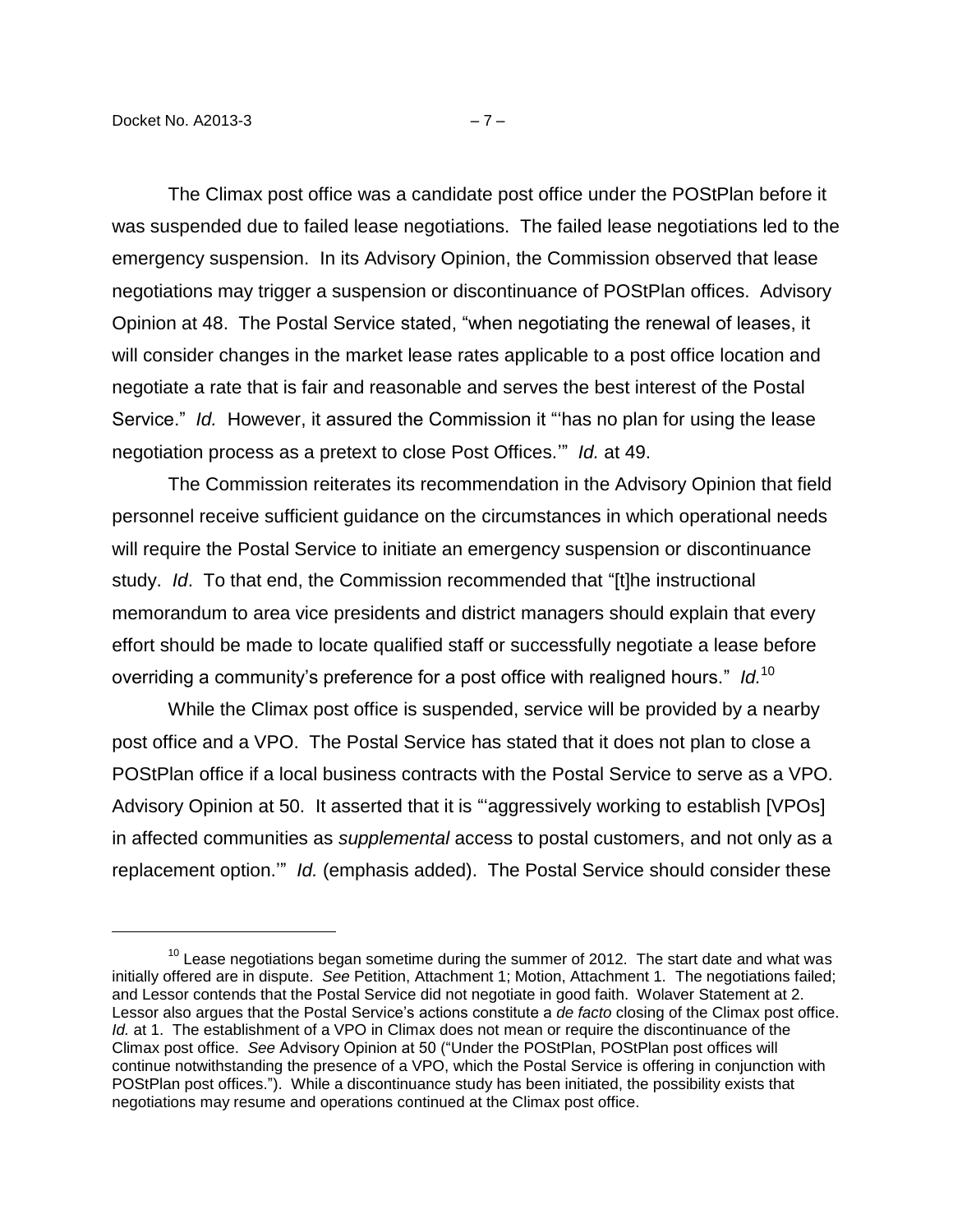policies before suspending any post office subject to the POStPlan due to failed lease negotiations. *Id.* at 49.

*It is ordered*:

- 1. The Motion of United States Postal Service to Dismiss Proceedings, dated December 21, 2012, is granted.
- 2. The Petition for Review, filed December 11, 2012, is dismissed without prejudice.

By the Commission.

Shoshana M. Grove **Secretary**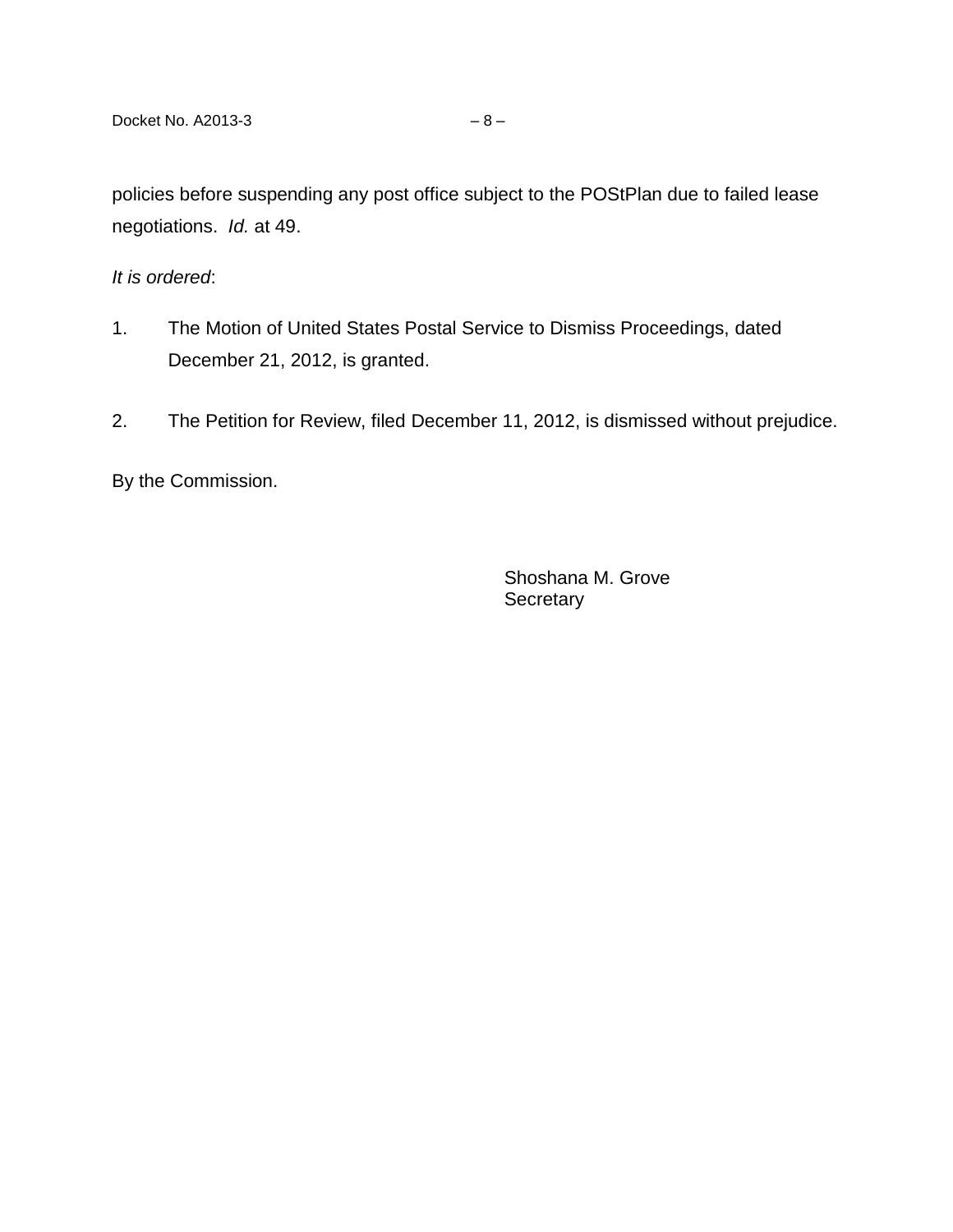### CONCURRING OPINION OF COMMISSIONER LANGLEY

I concur. I write separately to express my concern that the Postal Service has not communicated its plans clearly to the community.

39 U.S.C. § 404(d)(5) confers a right of appeal, following the Postal Service's final determination to close a post office, to any person served by that post office. The Postal Service has not made a final determination to close the Climax, Georgia post office, and it appears that the office is currently undergoing discontinuance procedures.

I emphasize that the dismissal in this case is without prejudice; therefore, should the Postal Service make a final determination to close the Climax, Georgia post office, any person served by that office may appeal the closing.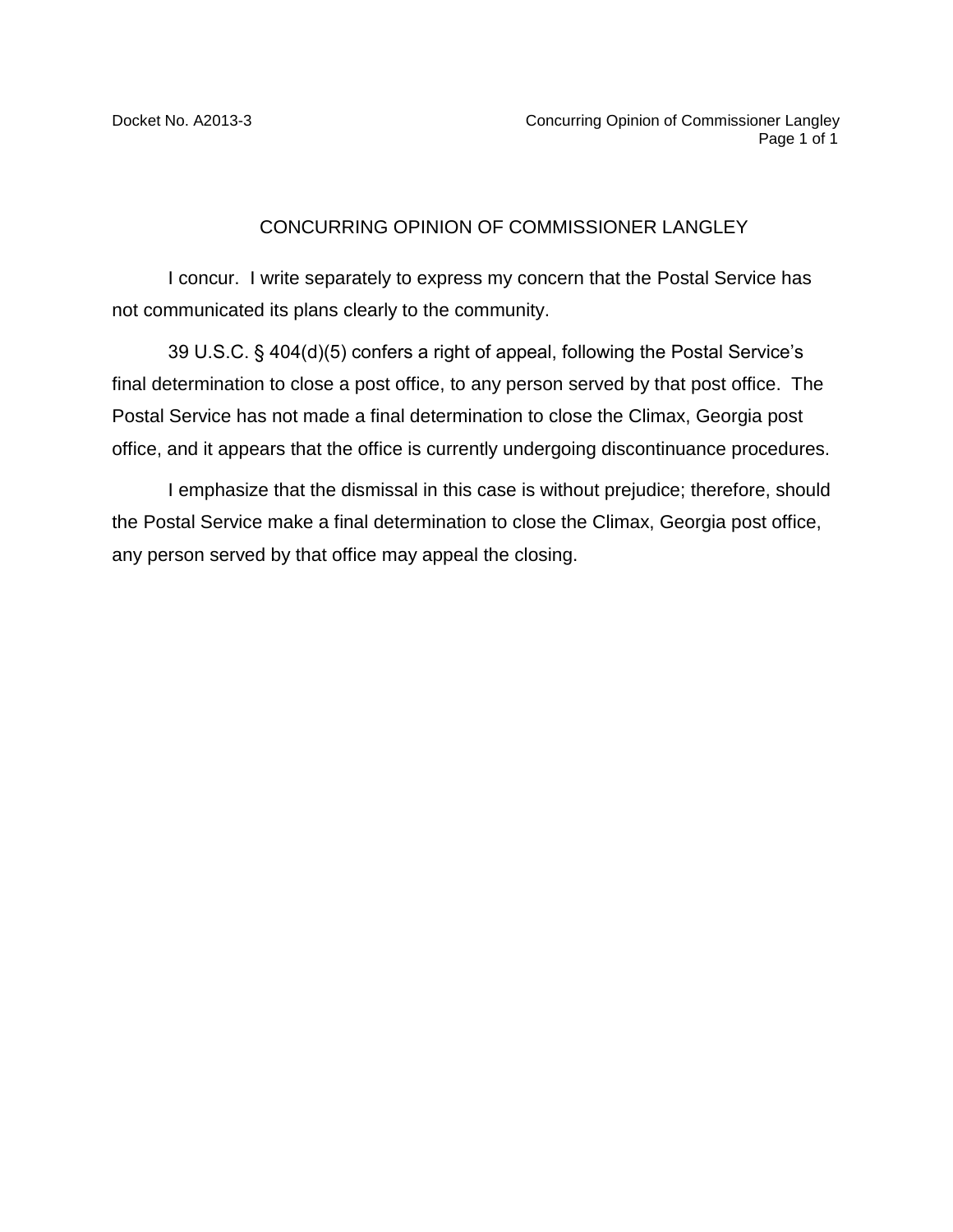### DISSENTING OPINION OF CHAIRMAN GOLDWAY

I would not grant the motion to dismiss.

The sequence of events that led to the suspension of service at the Climax post office is troubling. First, the description of negotiations offered by the lessor lends some credence to the assertion that "suspension of the Climax, Georgia, Post Office is an 'emergency' manufactured by the Postal Service to reach its foreordained result: the closing of the Climax Post Office." Wolaver Statement at 1.

Second, Petitioner raises concerns that the citizens of Climax were not provided adequate notice on the closing of the Climax post office and alleged that representatives of the Postal Service misled customers about the possibility of reopening the post office. Petition at 2; Petitioner Comments at 1.

Third, the Postal Service provided confusing and contradictory information to the Climax, Georgia community in its notices and in community meetings. The Postal Service in its community meetings promised shorter hours within the framework of its POStPlan, which specifies that Village Post Offices (VPOs) are supplementary to (not substitutes for) post office operations.

In sum, these actions did not fully inform members of the Climax community regarding plans for the Climax post office, and appear to be inconsistent with the implementation of POStPlan. While lease negotiations may trigger a suspension or discontinuance of POStPlan offices, *see* Advisory Opinion at 48, the Postal Service assured the Commission that lease negotiations would not serve as a pretext to close a post office. *Id.* at 49. While the Postal Service is obligated to "negotiate a rate that is fair and reasonable and serves the best interest of the Postal Service,"<sup>11</sup> in doing so, it cannot ignore the needs of the community. The record shows that lease negotiations

 $\overline{a}$